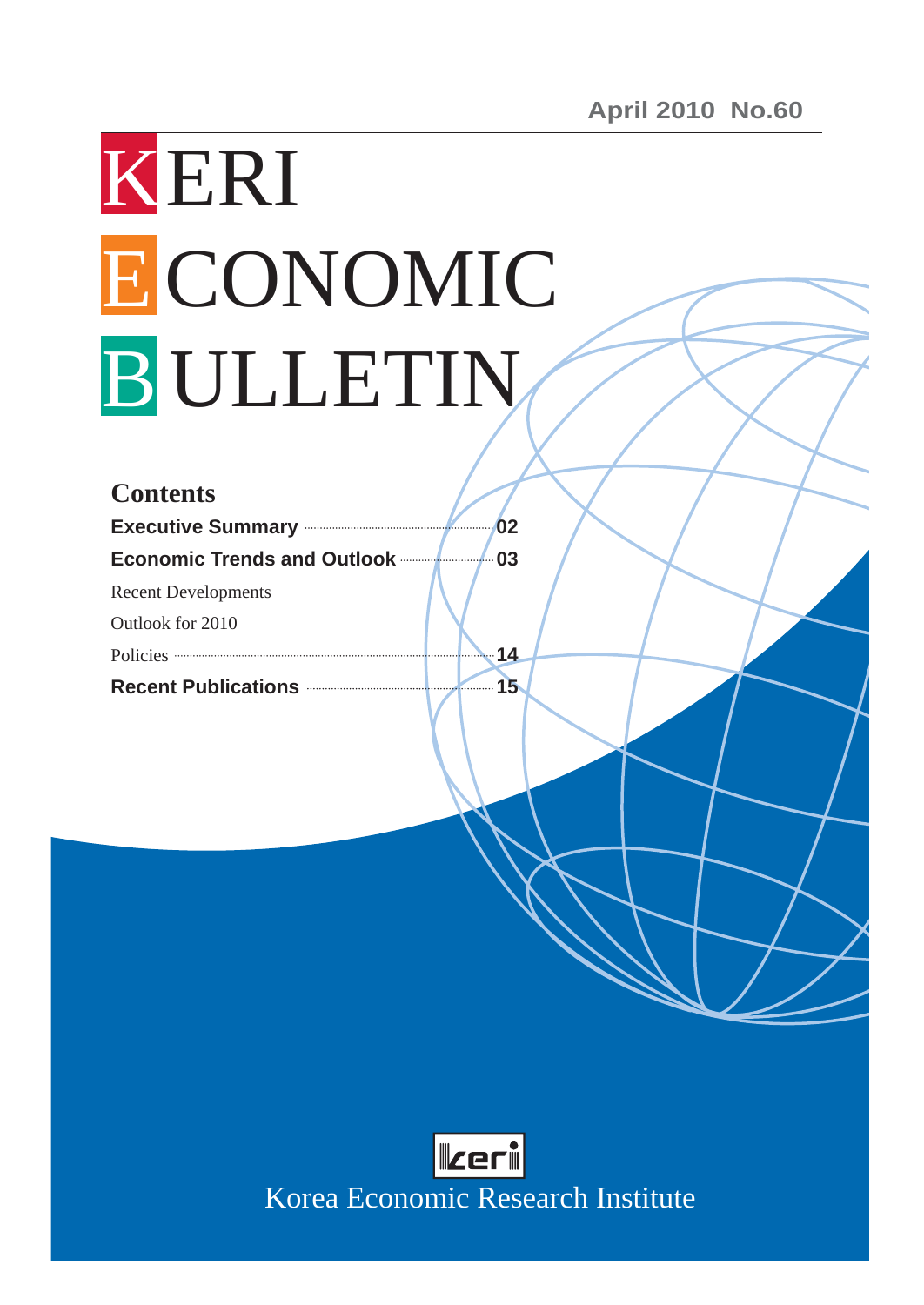# **Executive Summary**

**Korean Economic Growth for 2010 Projected at 4.6%** 

The Korean economy is expected to grow 4.6% in 2010. Quarterly, year-on-year growth is projected at 0.2% in the first quarter, 1.2% in the second quarter, 1.6% in the third quarter and 1.8% in the fourth quarter. Affected by improvements in income and consumer sentiment, domestic demand recovery is likely to quicken amid a favorable export trend expected in line with the realization of the global economic recovery.

In 2010, private consumption is expected to grow 4.8%, owing to improvements in employment and income. Facility investment is also projected to rebound to 9.0% growth from a 9.1% decline last year in expectation of the economic recovery and the increased investment potential at large enterprises. However, construction investment growth is likely to slow to 0.2% in 2010 from a 4.4% expansion last year due to sluggish business conditions. Meanwhile, exports (U.S. dollar basis) are expected to grow about 15%, owing to the recovery trend in the global economy and base effects.

**Current Account Surplus at US\$20 Bil., Inflation at 3.0%, Won/U.S. Dollar Fx Rate at 1,120 Won-Level** 

Influenced by faster growth in imports than exports, greater overseas service demand, etc., the scale of the current account surplus is expected to reach about US\$20 billion in 2010, a sharp drop from US\$42.7 billion in 2009. Exports (U.S. dollar basis) are expected to grow about 15%, owing to a recovery trend in the global economy and base effects while imports are forecasted to grow about 20% due to the domestic economic recovery and import unit price increases.

Affected by the economic recovery and import unit price increases, inflation rate is expected to hit 3.0% in 2010, up slightly from 2.8% in 2009. The Won-U.S. dollar exchange rate is projected to average 1,120 won on an annual basis in 2010 to post a mild declining trend due to a weakening dollar, the current account surplus, etc.

**Need to Increase Policy Rate to Keep Pace With Economic Recovery** 

As the economy is expected to grow faster than the potential growth rate in the second half of 2010, there is a need to advance the timing of a policy rate increase to the first half of 2010. Fiscal policy should expand the private sector's role through tax reduction and smaller government and move toward securing fiscal health.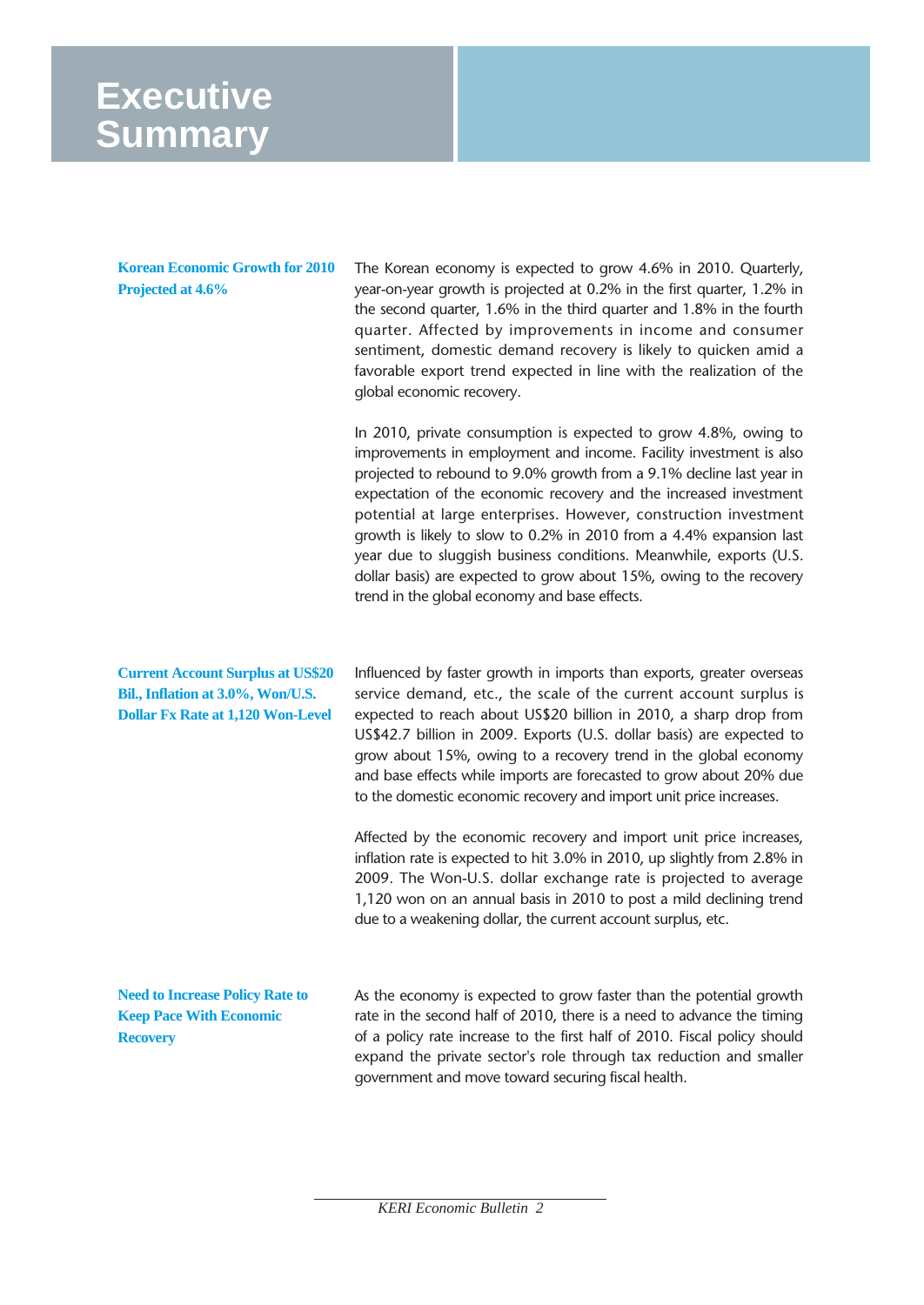# **Economic Trends and Outlook**

# Recent Developments

**Slowdown in GDP Growth**

Real GDP, which grew 0.2% in the fourth quarter of 2009, entered an adjustment phase over the previous quarter's fast recovery. However, GDP grew 6.0% year-on-year due to base effects.



**GDP Growth**

**Production Activities Continue to Recover** 

Compared with the same month of last year, manufacturing production in February 2010 recorded positive growth for the eighth consecutive month since July last year. Service production in January-February 2010 increased 5.7%, an expansion from 3.7% growth in the fourth quarter.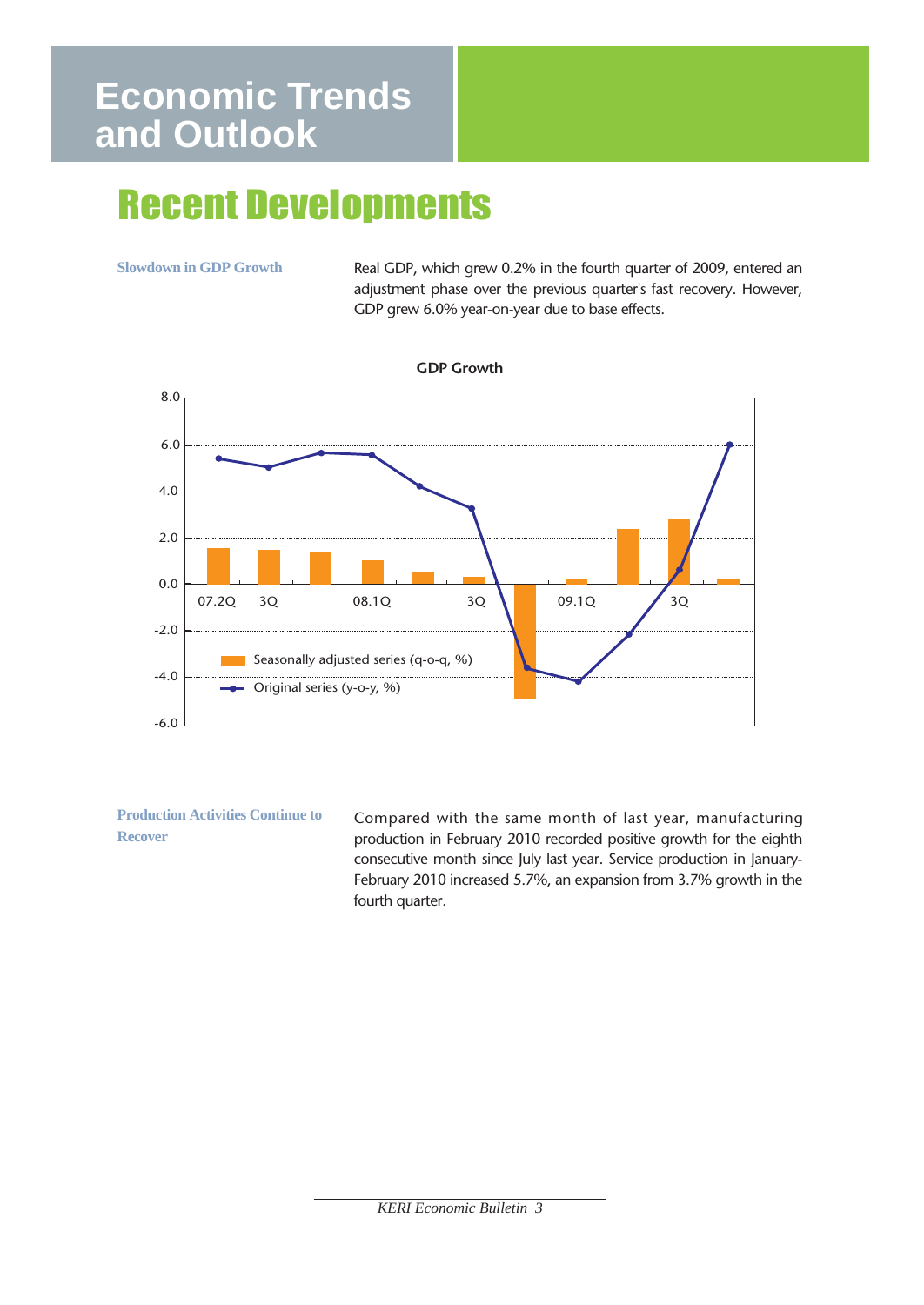

#### **Manufacturing Output**

**Consumer Goods Sales Slowed** 

The growth of consumer goods sales slowed year-on-year as a result of a sharp slowdown in the sales of durable consumer goods, automobiles, etc.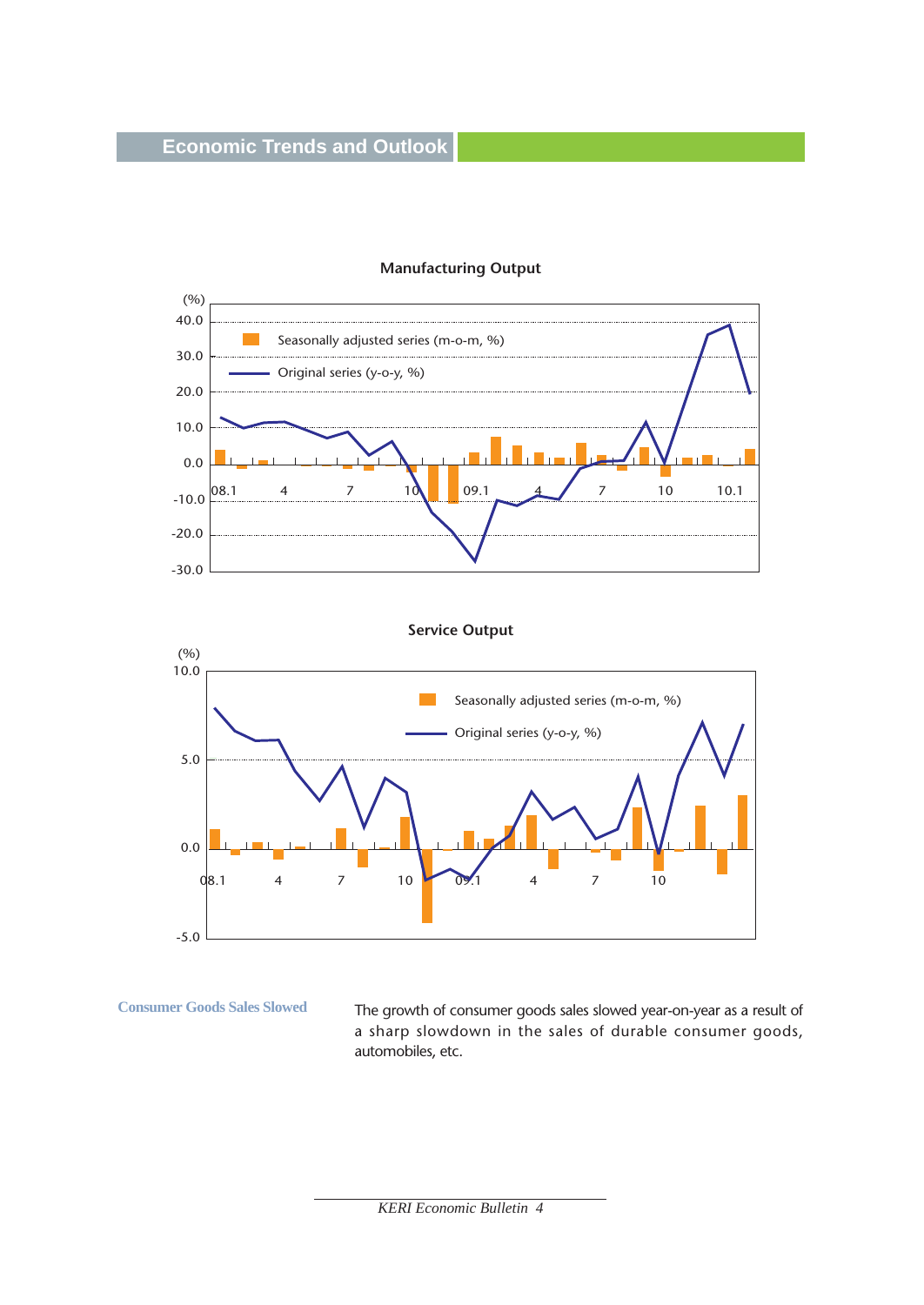

#### **Consumer Goods Sales**

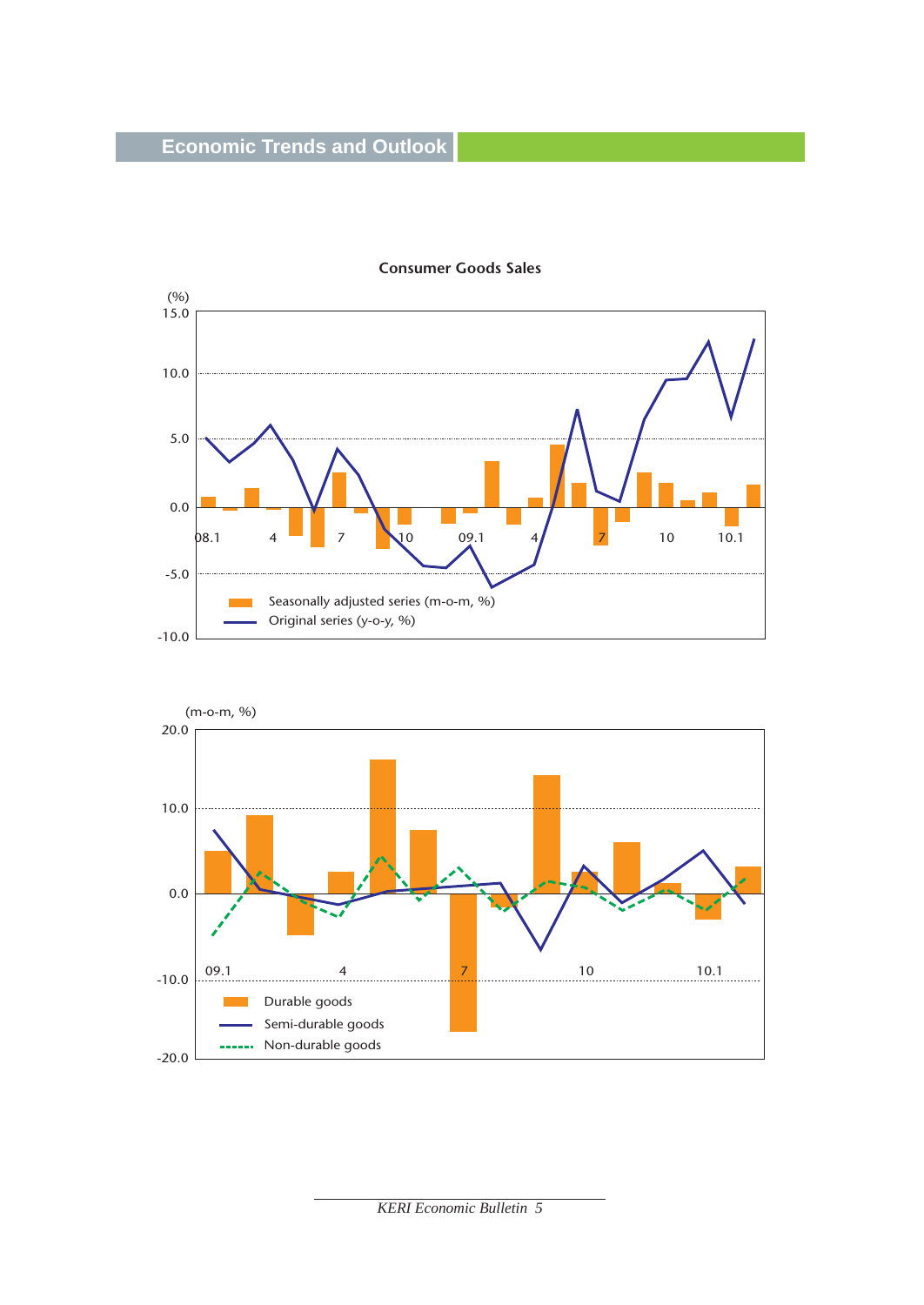# **Economic Trends and Outlook**

| <b>Facility Investment Recovery</b>                     | Due to base effects, facility investment growth in January-February                                                                                                                                              |
|---------------------------------------------------------|------------------------------------------------------------------------------------------------------------------------------------------------------------------------------------------------------------------|
| <b>Tone Slowed</b>                                      | 2010 increased significantly compared with the same period of last<br>year, but returned to a year-on-year decline in March due to<br>investment sluggishness in both machinery and transportation<br>equipment. |
| <b>Construction Investment Growth</b><br>on the Decline | Construction investment slowed in the public sector amid a lackluster<br>recovery in the private sector.                                                                                                         |



#### **Equipment Investment**

#### **Construction Investment**

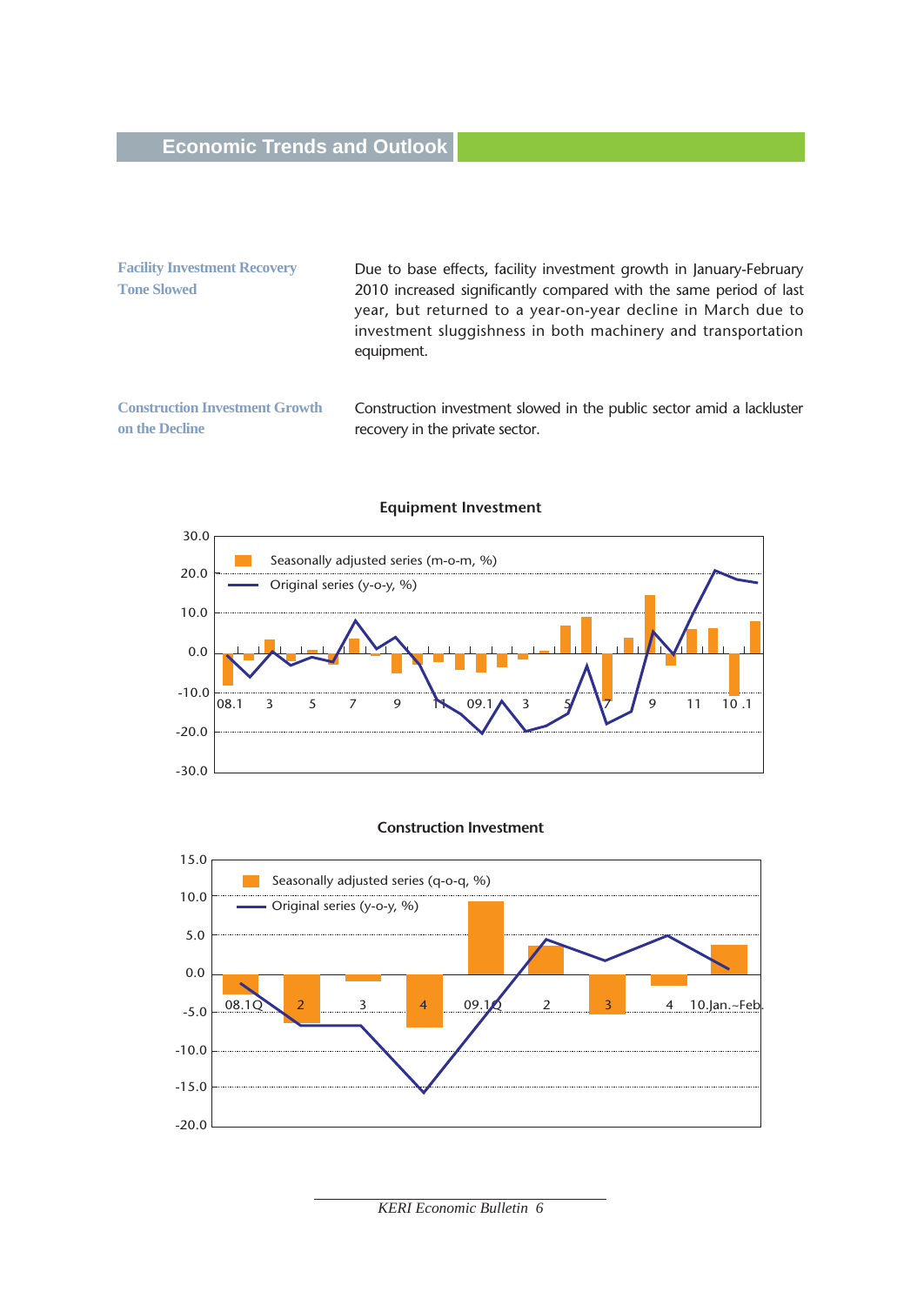**Exports and Imports Showing Rapid Growth**

Influenced by recovery in the global economy, exports surged 36.6% in the first quarter of 2010 year-on-year, while imports also jumped 37.2% year-on-year due to exchange rate declines, oil price hikes, domestic demand improvement, etc.



**Imports**  $(% )$ 60.0 20  $\mathcal{L}^{\mathcal{L}}$ Daily average export amount (US\$100 mil., right) Imports (y-o-y, %, left) 40.0 15 20.0 0.0 10 08.1 3 5 7 9 N 09.1 3 5 7 9 11 10.1 3 5 7 9 N 09.1 3 5 7 9 11 10.1 3 -20.0 5 -40.0 -60.0  $\Omega$ 

*KERI Economic Bulletin 7*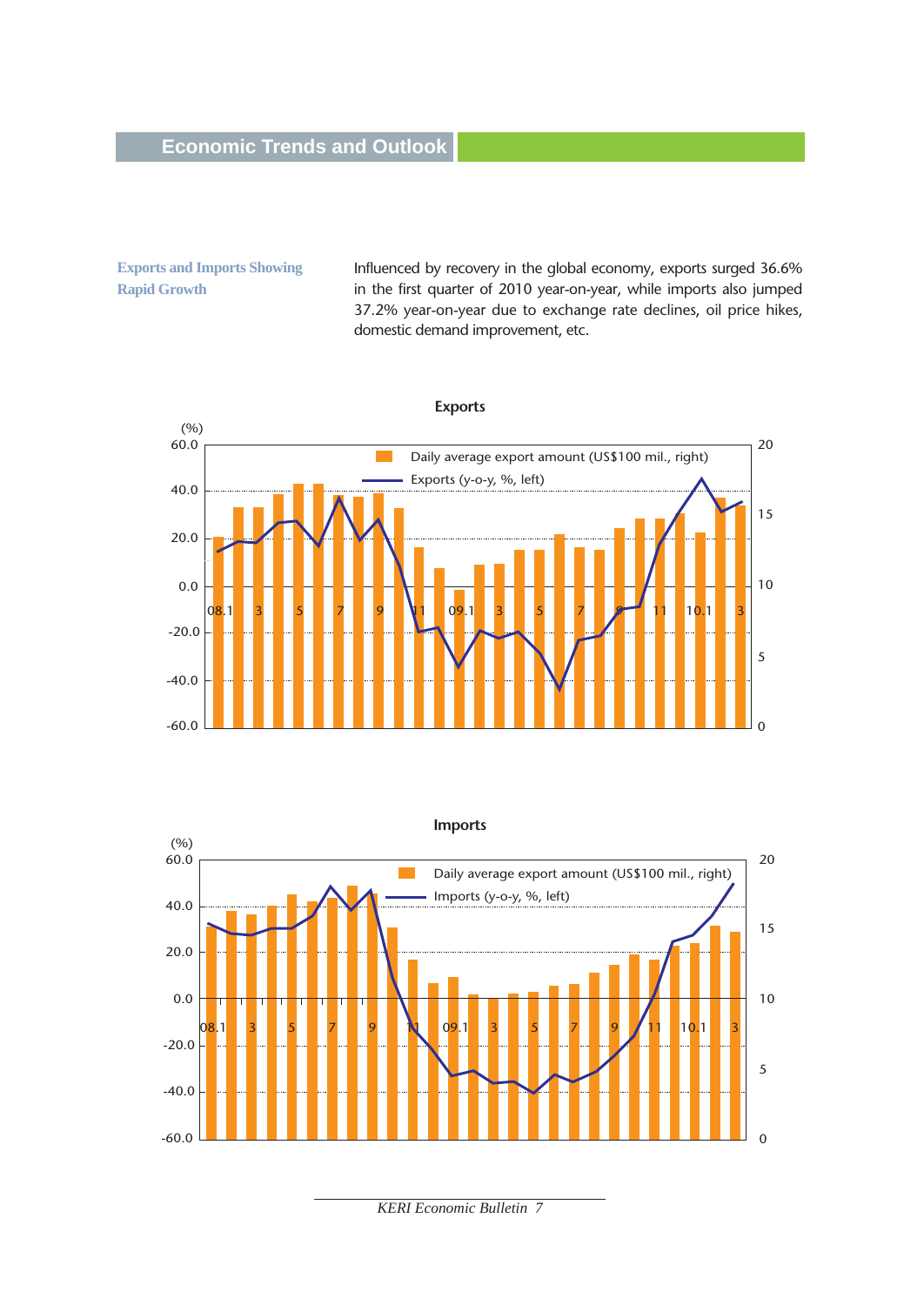**Current Account Surplus in Jan.-Feb. Contracted to '10 US\$470 Mil.**

The current account in January-February 2010 showed US\$470 million deficit due to sharp increases in imports with the continued service balance deficit and the reduced commodity balance surplus.

#### **Current Account Balance**

| (Unit: US\$100 mil.)            |         |         |         |         |          |         |
|---------------------------------|---------|---------|---------|---------|----------|---------|
|                                 |         | 2009    |         |         |          |         |
|                                 | 1/4     | 2/4     | 3/4     | 4/4     | year     | $1 - 2$ |
| Current Account Balance         | 86.2    | 131.0   | 104.0   | 105.6   | 426.7    | $-4.7$  |
| <b>Commodity Balance</b>        | 83.1    | 175.8   | 147.0   | 155.4   | 561.3    | 29.1    |
| Service Balance                 | $-19.3$ | $-41.7$ | $-53.3$ | $-57.7$ | $-172.0$ | $-39.4$ |
| <b>Travel Balance</b>           | 5.2     | $-10.7$ | $-20.7$ | $-12.7$ | $-38.9$  | $-13.3$ |
| <b>Business Service Balance</b> | $-32.1$ | $-39.5$ | $-37.2$ | $-49.2$ | $-157.9$ | $-28.4$ |
| Income Balance                  | 9.2     | 2.9     | 16.9    | 16.5    | 45.5     | 10.3    |
| <b>Current Transfer Balance</b> | 13.1    | $-6.0$  | $-6.6$  | $-8.6$  | $-8.1$   | $-4.7$  |

**Prices Remain Stability** 

With overseas inflationary pressures being only partially offset by exchange rate declines amid a mild demand recovery trend, import prices (dollar basis) recorded double-digit growth since December last year. However, won currency-based import prices continued negative growth.

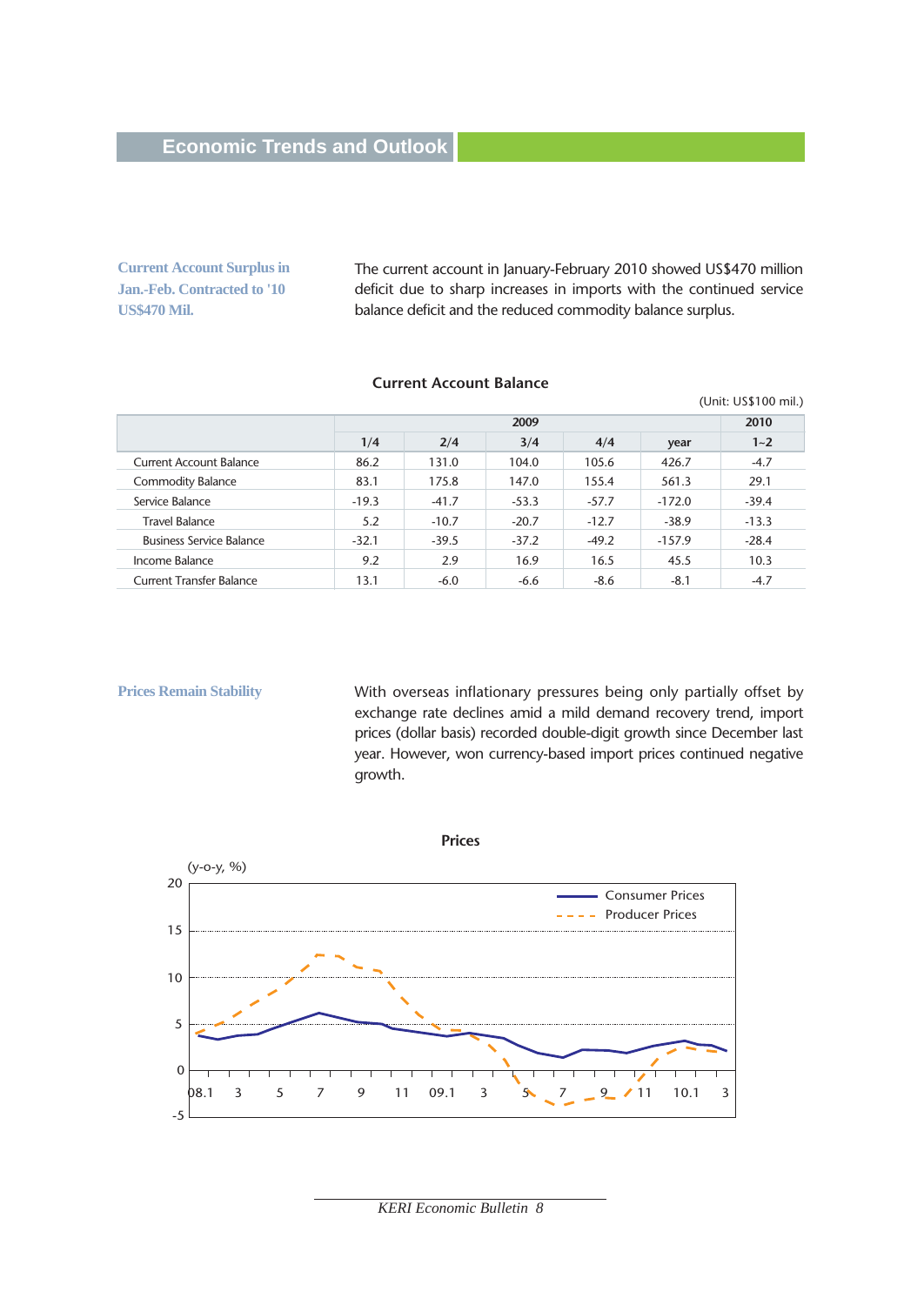# **Economic Trends and Outlook**



**Import Prices**

**Market Interest Rates on Slight Decline**

Market interest rates, after showing a rising trend at the end of last year in expectations of economic recovery, slightly declined entering this year as the government maintained expansive financial stance.

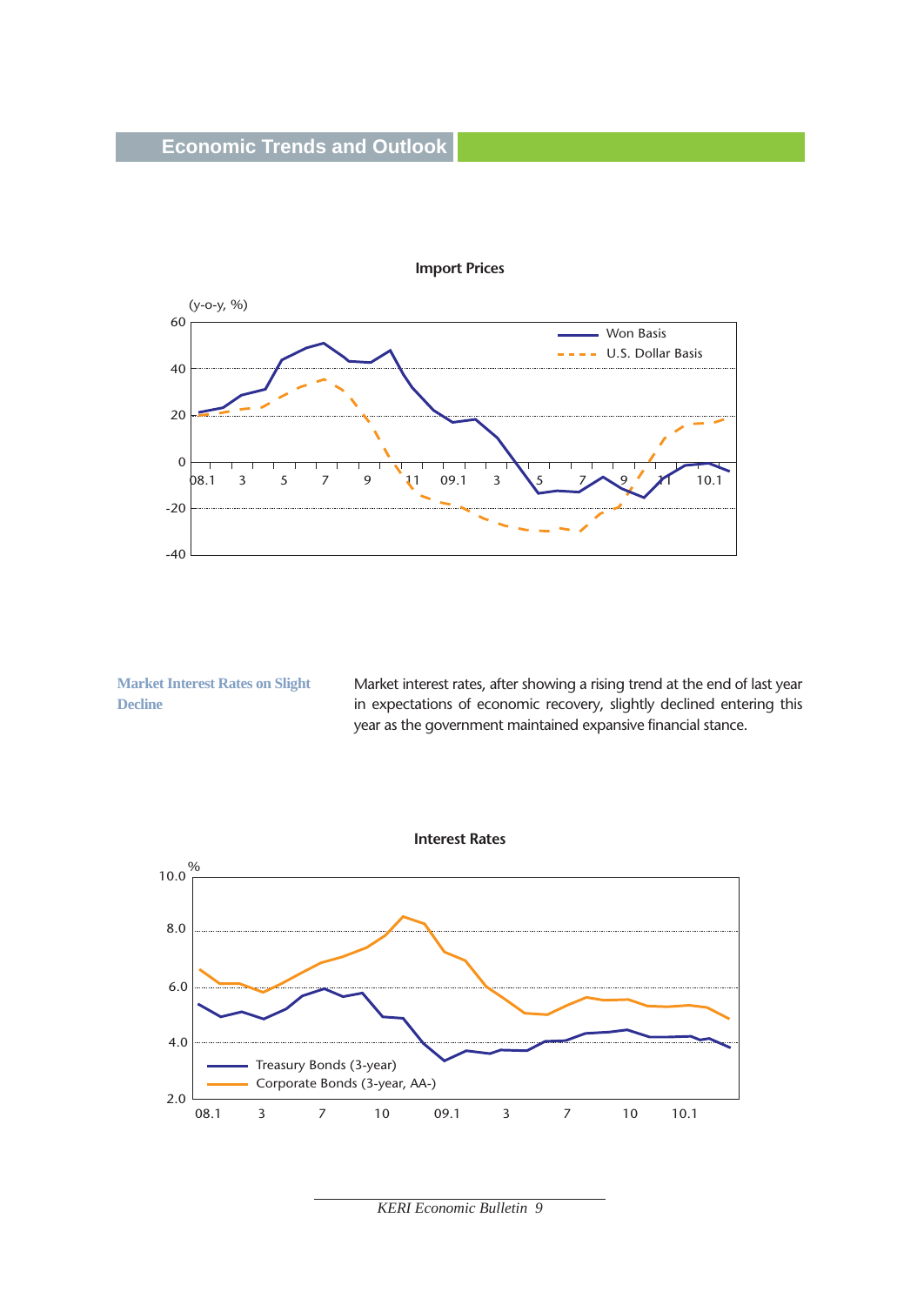**Korean Won Appreciating Since March** 

Influenced by robust economic fundamentals in domestic markets, such as the expanding current account surplus and improved environment for supply of foreign capital, the won-U.S. dollar exchange rate has declined.

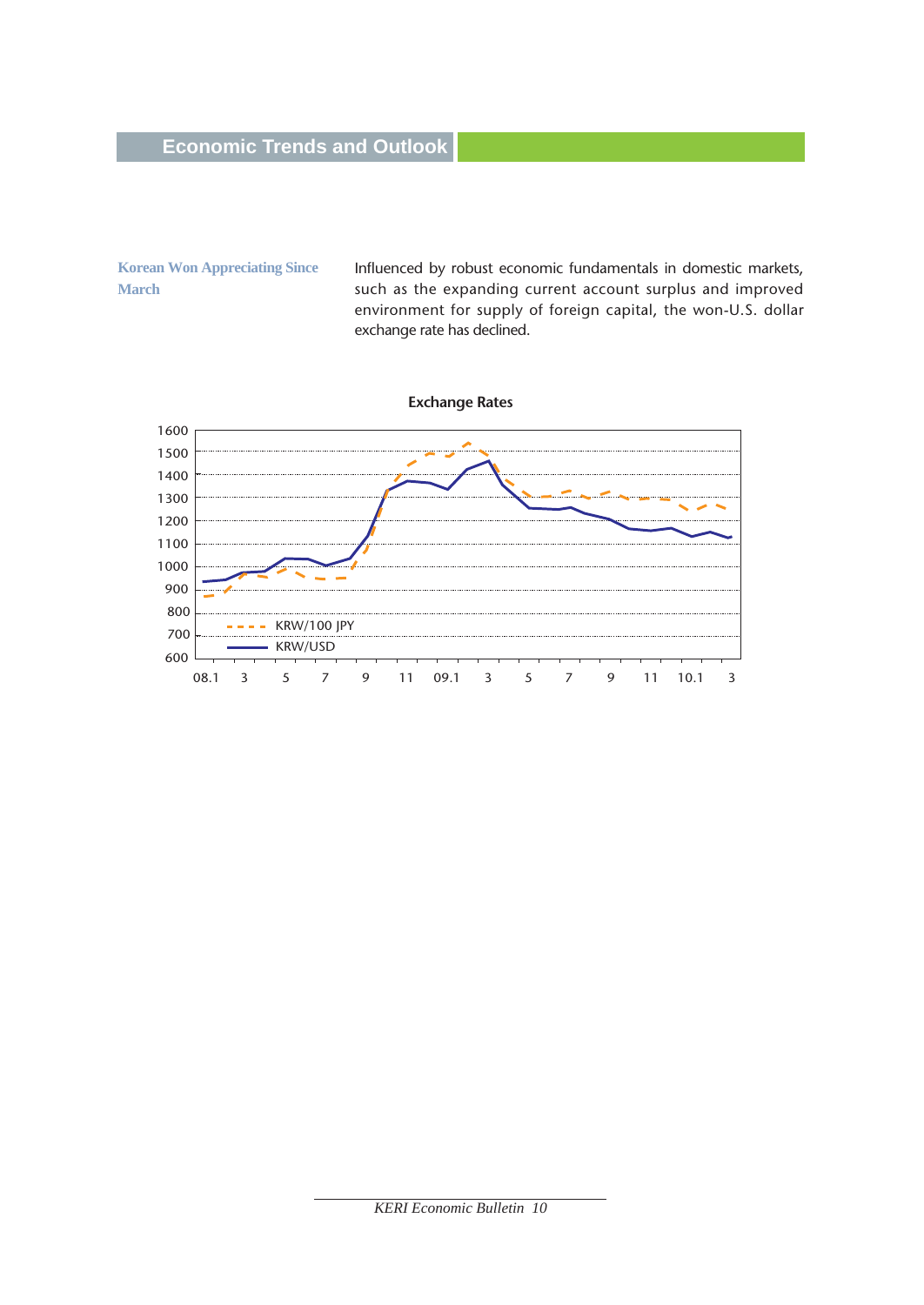# Outlook for 2010

#### **1. Internal and External Environments**

| <b>World Economy in 2010 to Post</b><br><b>Faster Recovery Than Earlier</b><br><b>Expectations</b> | Owing to active policy responses by major countries as international<br>financial and foreign exchange markets show greater stability, a global<br>economic recovery has materialized since the fourth quarter of last year<br>centering on the United States and China. Reflecting this, the IMF<br>made an upward adjustment in its projection for global economic<br>growth this year to 3.9% from the previous 3.1%. Compared with the<br>past, however, the recovery speed is expected to be mild due to the<br>weakening of economic pump-priming, spread of trade protectionism,<br>debt adjustments in advanced countries, etc. |
|----------------------------------------------------------------------------------------------------|-----------------------------------------------------------------------------------------------------------------------------------------------------------------------------------------------------------------------------------------------------------------------------------------------------------------------------------------------------------------------------------------------------------------------------------------------------------------------------------------------------------------------------------------------------------------------------------------------------------------------------------------|
| <b>International Oil Prices to</b><br><b>Increase Mildly</b>                                       | With demand for crude oil limited due to a milder global economic<br>recovery trend than in the past, enhanced energy efficiency, etc.,<br>international oil prices are expected to rise only slightly to the<br>US\$80/barrel level on the annual average.                                                                                                                                                                                                                                                                                                                                                                             |
| <b>Gradual Increases in Policy Rate</b><br><b>Expected</b>                                         | From the perspective of minimizing ill side effects (inflation, asset<br>bubble) from low interest rates, policy rate increases are unavoidable.<br>Considering uncertainty of a recovery in the 'private sector's self-<br>survival power' and vulnerable areas for interest rate hikes, household<br>economy, SMEs, etc., there is a possibility that the government may<br>increase the policy rate gradually.                                                                                                                                                                                                                       |
| <b>Government Budget for 2010</b><br><b>Grew 2.6%</b>                                              | The government budget for 2010 (291.8 trillion won) increased 2.6%<br>compared with 284.5 trillion won in 2009. The annual average budget<br>increase rate for 2005~2009 was 7.9%.                                                                                                                                                                                                                                                                                                                                                                                                                                                      |

#### **Major Assumptions for Projections**

| <b>Exogenous Variables</b>     | <b>Unit</b>   | 2009   | 2010 |
|--------------------------------|---------------|--------|------|
| China's Growth                 | $\%$          | 8.7    | 10.0 |
| Japan' Growth                  | $\%$          | $-5.3$ |      |
| U.S. Growth                    | $\%$          | $-2.5$ | 2.7  |
| Dubai Oil Price                | US\$/bb.      | 62.0   | 80.0 |
| RP Interest Rate (end of year) | $\frac{0}{0}$ | 2.00   | 2.75 |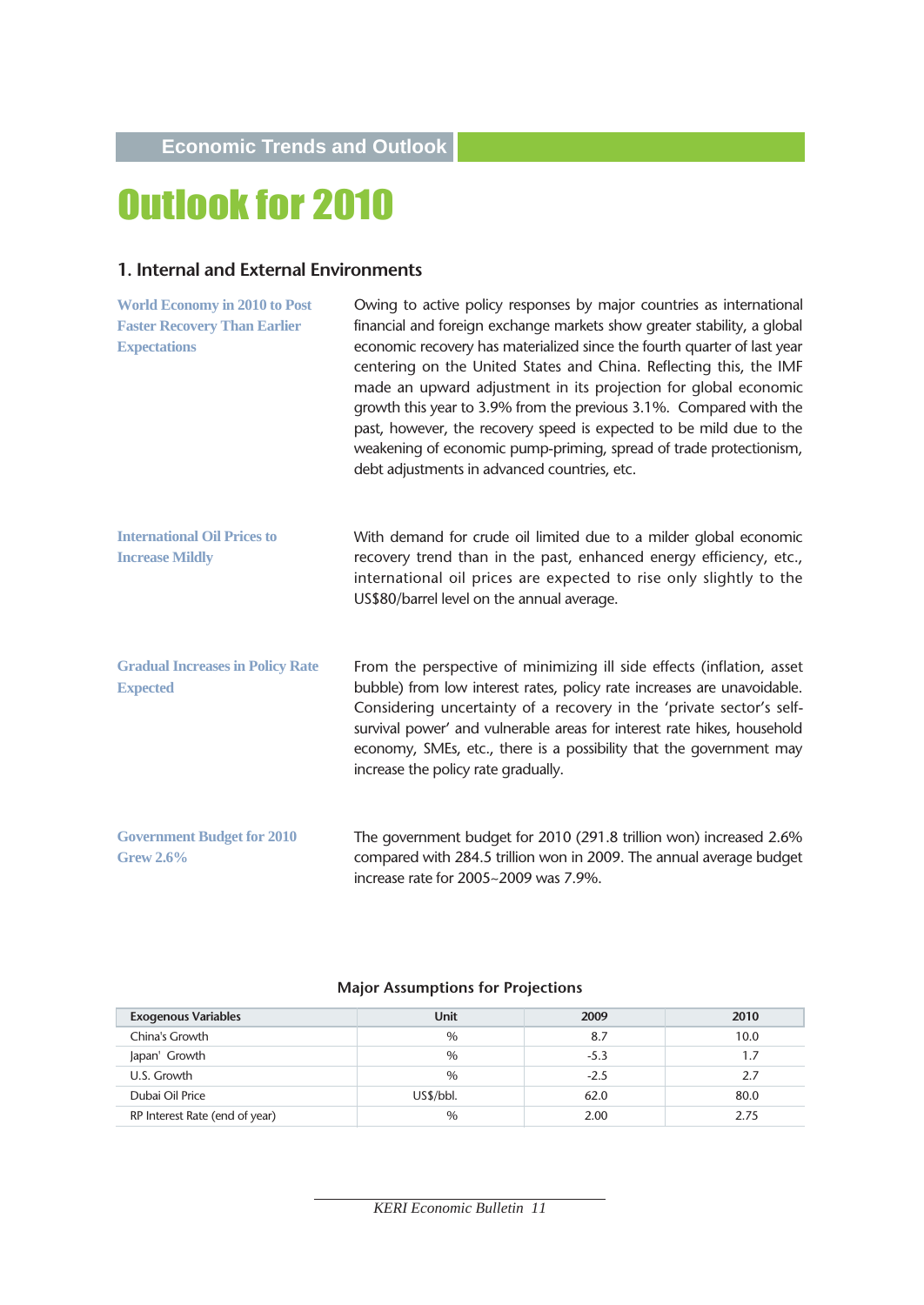# **2. Outlook for Korean Economy**

| Growth: $0.2\%$ (2009) $\rightarrow$ 4.6%<br>(2010)                                                                 | In 2010, the Korean economy is expected to continue the recovery<br>trend due to the global economic recovery, base effects, etc. The fact<br>that the expansionary policy tone, such as interest rates cut and<br>expansion of fiscal expenditures, which contributed to improvement in<br>the macroeconomy, is being normalized is serving as a factor<br>restricting a rapid recovery. |
|---------------------------------------------------------------------------------------------------------------------|-------------------------------------------------------------------------------------------------------------------------------------------------------------------------------------------------------------------------------------------------------------------------------------------------------------------------------------------------------------------------------------------|
| <b>Private Consumption: 0.2%</b><br>$(2009) \rightarrow 4.0\% (2010)$                                               | Despite limiting factors, such as household debt burden, disappearance<br>of automobile purchase incentives and adjustment in asset prices rise,<br>private consumption is likely to post a 4.0% recovery due to<br>improvements in employment and wages, exchange rate decline, etc.                                                                                                     |
| <b>Construction Investment: 4.4%</b><br>$(2009) \rightarrow 0.2\%$ (2010)                                           | Overall construction investment is likely to record a slight increase with<br>the slowdown in the public sector's SOC budget in addition to the<br>delay in private construction recovery caused by the construction<br>business recession.                                                                                                                                               |
| Facility Investment: -9.1% (2009)<br>→ 9.0% (2010)                                                                  | Amid rises in investment pressure caused by the prior investment<br>slowdown, facility investment is expected to achieve a strong rebound<br>based on improvement in the business performance of large<br>enterprises, exchange rate declines, etc.                                                                                                                                       |
| <b>Current Account Balance: US\$42.7</b><br>Bil. Surplus $(2009) \rightarrow US$19.9$ Bil.<br><b>Surplus (2010)</b> | Due to import growth and an expanded service balance deficit, the<br>current account surplus is expected to be markedly lower compared<br>with 2009.                                                                                                                                                                                                                                      |
| Export Growth: -13.8% (2009) $\rightarrow$<br>$15.1\% (2010)$                                                       | Despite uncertainty in consumption recovery following household<br>debt adjustments in advanced countries and exchange rate declines,<br>exports are expected to grow around 15% owing to the global<br>economic recovery and base effects.                                                                                                                                               |
| Import Growth: -25.7% $(2009) \rightarrow$<br>21.5% (2010)                                                          | Affected by the economic recovery and import unit price increases,<br>imports are projected to grow over 20%.                                                                                                                                                                                                                                                                             |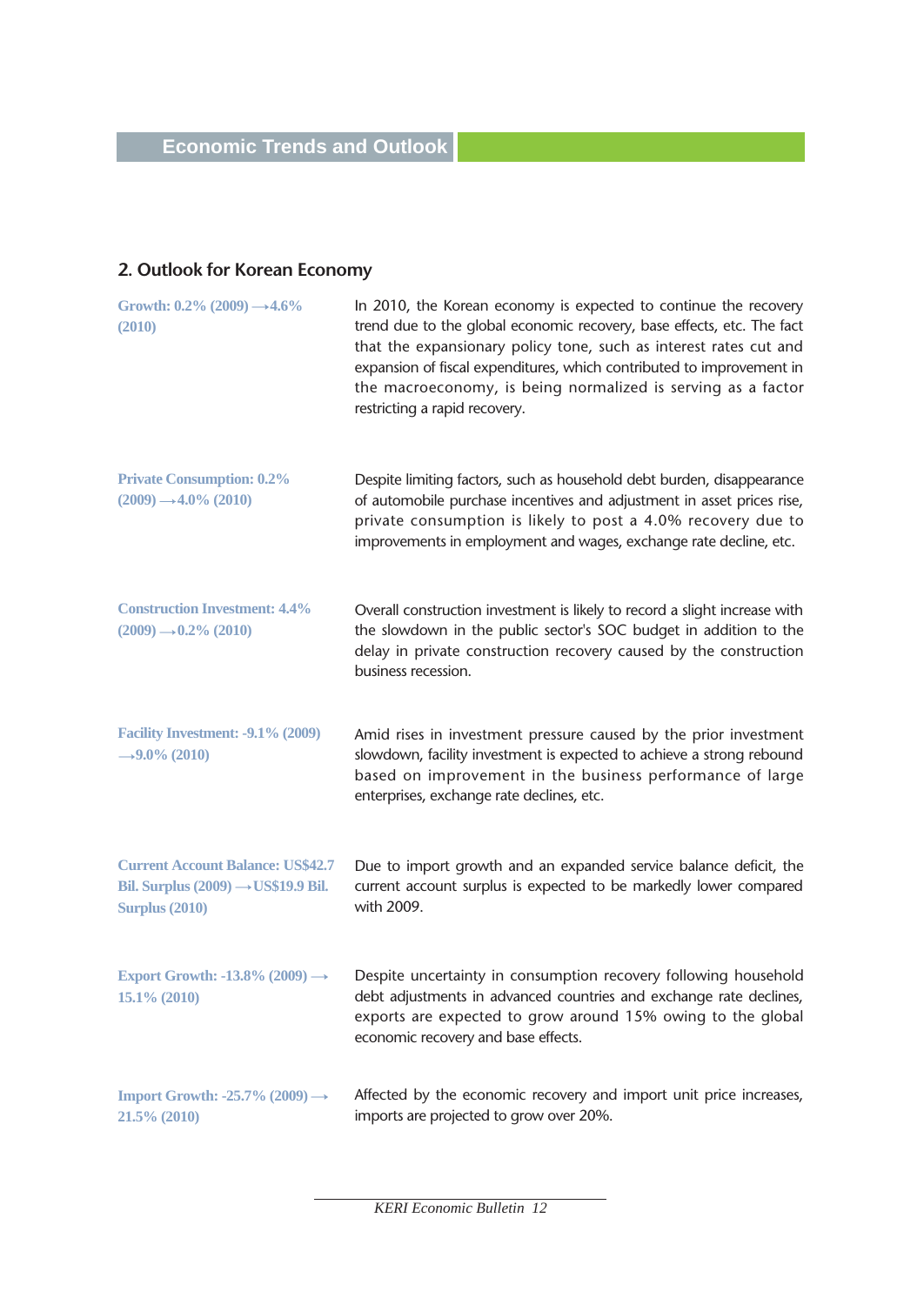# **Economic Trends and Outlook**

| Consumer Prices: $2.8\%$ (2009) $\rightarrow 3.0\%$<br>(2010)                                      | Due to the influence of the economic recovery and import unit price<br>increases, consumer prices are expected to rise 3.0%, up slightly<br>compared with 2.8% in 2009. Considering deflation gap, mild<br>economic recovery speed, exchange rate declines, etc., inflation is likely<br>to be modest.                                                          |
|----------------------------------------------------------------------------------------------------|-----------------------------------------------------------------------------------------------------------------------------------------------------------------------------------------------------------------------------------------------------------------------------------------------------------------------------------------------------------------|
| <b>Market Interest Rates: 5.8%</b><br>$(2009) \rightarrow 5.8\% (2010)$                            | Led by policy rate rises, the economic recovery and increases in the<br>volume of corporate bonds issued, market interest rates are expected<br>to rise gradually and reach 6% level (based on corporate bond yield<br>rates) in the second half of the year.                                                                                                   |
| <b>Won-U.S. Dollar Fx-Rate:</b><br>KRW1,278/USD $(2009) \rightarrow$<br><b>KRW1,125/USD (2010)</b> | Affected by persistent current account surpluses amid a global dollar<br>weakening trend and foreign currency liquidity improvement at<br>domestic banks, the won-dollar exchange rate is expected to decline.<br>With the U.S. economic recovery speed comparatively faster than in the<br>Euro zone and Japan, however, the pace of the decline will be mild. |

#### **Outlook for Korean Economy (2010)**

| (OTHER $y$ -O- $y$ Critaricies $\frac{1}{2}0$ , OS $\frac{1}{2}100$ Trimitori) |          |         |         |         |         |          |          |          |
|--------------------------------------------------------------------------------|----------|---------|---------|---------|---------|----------|----------|----------|
|                                                                                | 2009     | 2010    |         |         |         |          |          |          |
|                                                                                | Year     | 1Q      | 2Q      | 3Q      | 4Q      | 1st H    | 2ndH     | Year     |
| <b>GDP</b>                                                                     | 0.2      | 6.2     | 4.7     | 3.0     | 4.7     | 5.5      | 3.9      | 4.6      |
| $(SA, q-o-q, %)$                                                               |          | 0.2     | 1.2     | 1.6     | 1.8     | 0.7      | 3.1      |          |
| <b>Private Consumption</b>                                                     | 0.2      | 5.3     | 4.0     | 3.0     | 3.8     | 4.6      | 3.4      | 4.0      |
| <b>Construction Investment</b>                                                 | 4.4      | 1.7     | $-2.8$  | 0.7     | 1.5     | $-0.9$   | 1.1      | 0.2      |
| <b>Facility Investment</b>                                                     | $-9.1$   | 13.2    | 10.8    | 7.3     | 5.9     | 11.9     | 6.6      | 9.0      |
| Exports (Goods + Service)                                                      | $-0.8$   | 13.1    | 5.0     | 5.5     | 4.5     | 8.8      | 5.0      | 6.7      |
| Imports (Goods + Service)                                                      | $-8.2$   | 18.7    | 16.2    | 14.8    | 10.6    | 17.4     | 12.6     | 14.9     |
| <b>Consumer Prices</b>                                                         | 2.8      | 2.9     | 2.7     | 2.9     | 3.4     | 2.8      | 3.2      | 3.0      |
| <b>Producer Prices</b>                                                         | $-0.2$   | 2.7     | 2.9     | 2.6     | 3.0     | 2.8      | 2.8      | 2.8      |
| <b>Current Account</b>                                                         | 426.7    | 79.1    | 52.8    | 39.5    | 27.9    | 131.9    | 67.4     | 199.3    |
| Commodity                                                                      | 561.3    | 117.5   | 142.7   | 100.8   | 80.2    | 260.2    | 180.9    | 441.2    |
| Exports (BOP Base)                                                             | 3735.8   | 1023.2  | 1065.2  | 1085.1  | 1124.7  | 2088.4   | 2209.8   | 4298.1   |
| Growth (%)                                                                     | $-13.8$  | 30.9    | 18.8    | 10.0    | 5.1     | 24.4     | 7.4      | 15.1     |
| Imports (BOP Base)                                                             | 3174.6   | 905.7   | 922.5   | 984.3   | 1044.5  | 1828.1   | 2028.8   | 3856.9   |
| Growth (%)                                                                     | $-25.7$  | 29.6    | 27.9    | 17.2    | 14.2    | 28.8     | 15.6     | 21.5     |
| Service & Others                                                               | $-134.6$ | $-38.5$ | $-89.9$ | $-61.3$ | $-52.3$ | $-128.4$ | $-113.5$ | $-241.9$ |
| Fx Rate (Avg. KRW/USD)                                                         | 1278.4   | 1140.0  | 1130.0  | 1120.0  | 1110.0  | 1135.0   | 1115.0   | 1125.0   |
| Corp. Bonds Yield (3-year, AA-)                                                | 5.8      | 5.3     | 5.5     | 6.1     | 6.4     | 5.4      | 6.3      | 5.8      |
| Unemployment Rate (%)                                                          | 3.6      | 4.5     | 3.8     | 3.7     | 3.5     | 4.2      | 3.6      | 3.9      |

(Unit: y-o-y changes %, US\$100 million)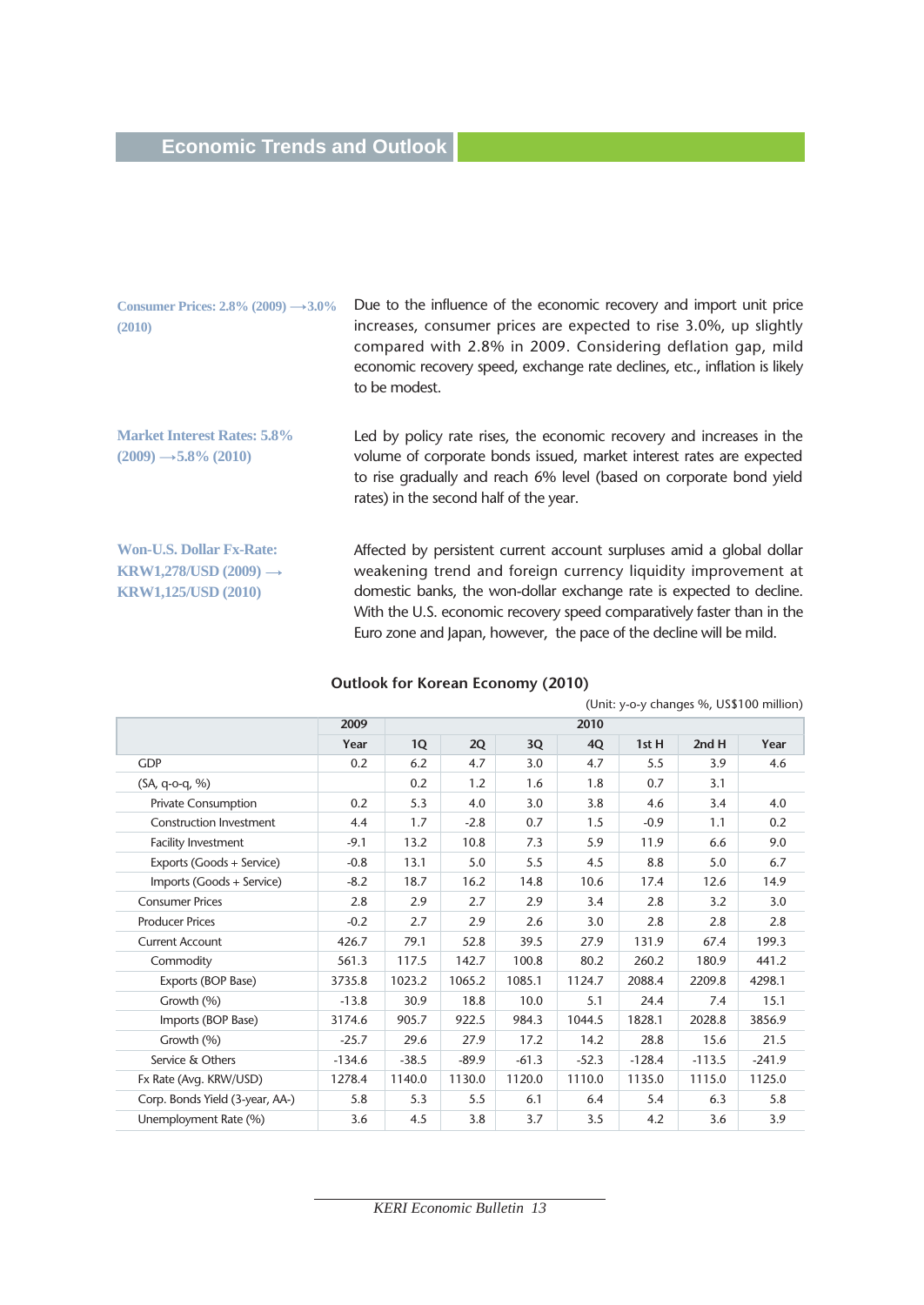# Policies

**Need for Exit Strategy**

'Financial stability,' the condition for implementing an exit strategy, has been achieved in general. Financial and foreign exchange market indicators are stable. The CDS premium has reached its pre-crisis level. And the exchange rate is stable at the 1,100 won level. The credit spread is also narrowing. Although unstable factors still exist, the recovery trend in the real economy is projected to gain momentum in the second half of the year.

The health of debt positions has been enhanced, including the ratio of financial assets to financial liabilities. And the impact of interest rate rises on household consumption is expected to be limited. The ratio of financial assets vs. financial liabilities rose to 219.5% in 2009, up from 197% in the preceding year.

**Fiscal Policy Should Focus on Normalization of Interest Rates in Line With Economic Recovery, Expansion of Growth Potential and Securing of Financial Health** 

The household debt burden following interest rate increases is not at a level to raise concerns. Increases in delinquent household loans and delays in restructuring of marginal firms that would occur if low interest rates continue are greater threats. Considering economic ripple effects from fiscal expenditures and tax reduction, strategies that pursue expansion of growth engines and financial health through a continuous tax reduction policy and restructuring of financial expenditures are required.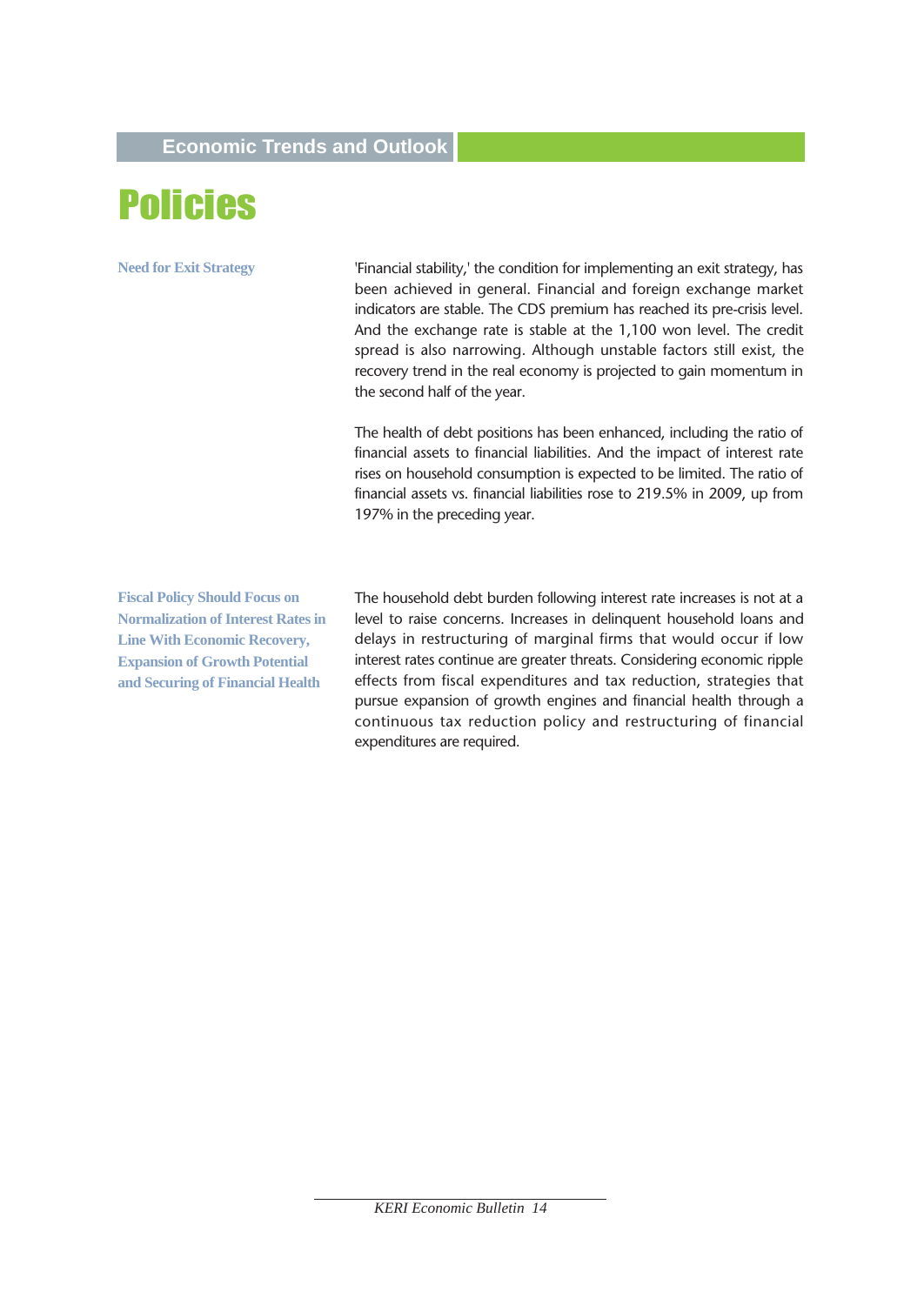# **Strategies for Promoting Korea's Service Exports**

Research Monograph 09-12 Jang-Hee Yoo

Korea has to plan strategies for expanding exports. First, based on the WTO's principles of trade liberalization, Korea should press ahead with the creation of an environment more favorable to service exports. It is also crucial to be aware of Korea's conditions concerning service exports. As an intangible activity, the supply of services requires that consumers and suppliers meet either in person or via some form of communication, thereby necessitating personal contact. In this respect, suppliers (exporters) of services should be equipped with good character, high levels of knowledge and technology, and consideration for others.

The idea of developing services into an export-oriented industry does not mean disregarding major manufacturing industries, which now enjoy success as a result of the efforts to boost competitiveness. On the contrary, the key point in this argument is that we should learn a lesson from the success story of exporting manufactured goods in the selection of service industries with growth potential and turning them into the export industries.

# **The Permanent Income Hypothesis and Liquidity Constraint: Using Micro Household Data from Korea**

Research Monograph 09-13 Youn Seol

This study examines empirically the permanent income/life cycle hypothesis (PIH/LCH) using householdlevel data from Korean family surveys. We consider recent economic crises, including the 1997 Asian financial crisis and the 2003 "credit card crisis" and analyze samples split into two groups based on income risk and level.

Results from the split samples considering the two economic crises confirm the existence of excess sensitivity of consumption across different groups for a different sample period. For those in the high income bracket with highly secure jobs (Group 1), empirical results show that consumption does not respond to anticipated income changes after the crises between 1999 through 2004. Therefore, unlike an economic boom when similar patterns are observed among different risk groups in terms of consumer behavior, Group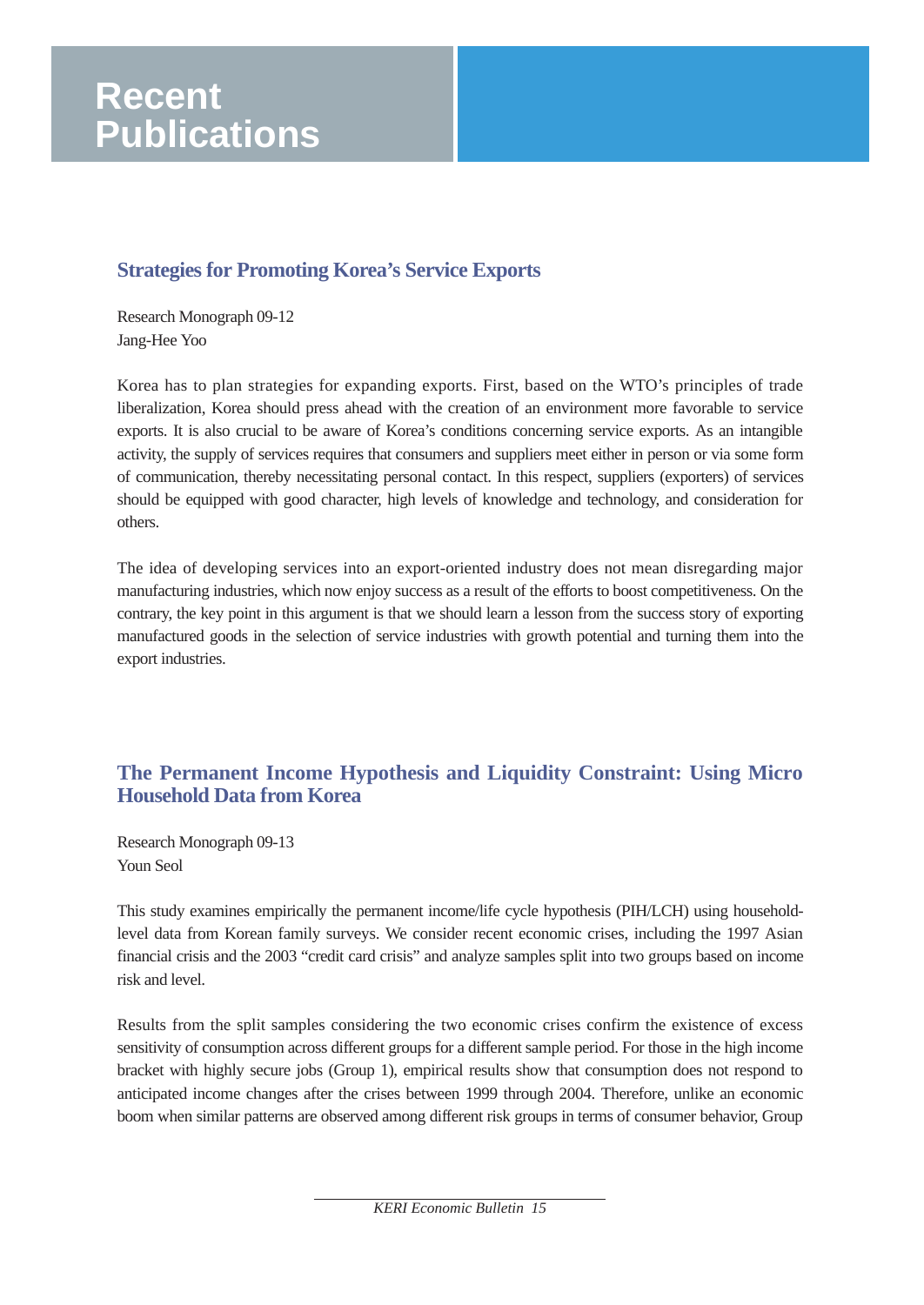1 takes a rational decision regarding the consumption plan during a recession.

In conclusion, liquidity constraint is not the main cause of excess sensitivity of consumption for the Korean case. In an economic recession, the upper income group makes a rational consumption decision to maintain an optimal consumption plan.

## **AN INTERNATIONAL COMPARISON ON THE DETERMINANTS OF CORPORATE TAX BURDEN AND ITS IMPLICATIONS**

Research Monograph 09-14 Hag-Soo Kim

Korea maintains a corporate tax rate that is below the OECD average, while Korean firms' corporate tax burden slightly exceeds the OECD average. For Korea, the average top marginal tax rate in law since 2000 is 29%, including local taxes, which is the 7th lowest among 21 countries included in the analysis. However, the average ratio of corporate tax reduction for Korea is estimated as about 29%, while the OECD average is 35%, which seems to explain why the corporate tax burden for Korea measured as the ratio of corporate tax burden to nominal GDP is relatively high at the OECD average.

# **Climate Change: Threats or Opportunities?**

Research Monograph 09-15 Youngduk Kim, Gyeong Lyeob Cho

This study surveyed the status of climate change negotiations as well as climate change policies in major economies. Facing imminent threats from climate change policies, many countries and their business sectors seek strategies and policies to turn risks into the business opportunities in a changing environment as exemplified in the cases of GE and Goldman-Sachs. This study also surveyed the emerging green markets in Korea as well as around the world.

The priority of the business sector should on the establishment of a GHG inventory system for firms and in pursuing opportunities to save energy or improve energy efficiency economically. Next firms need to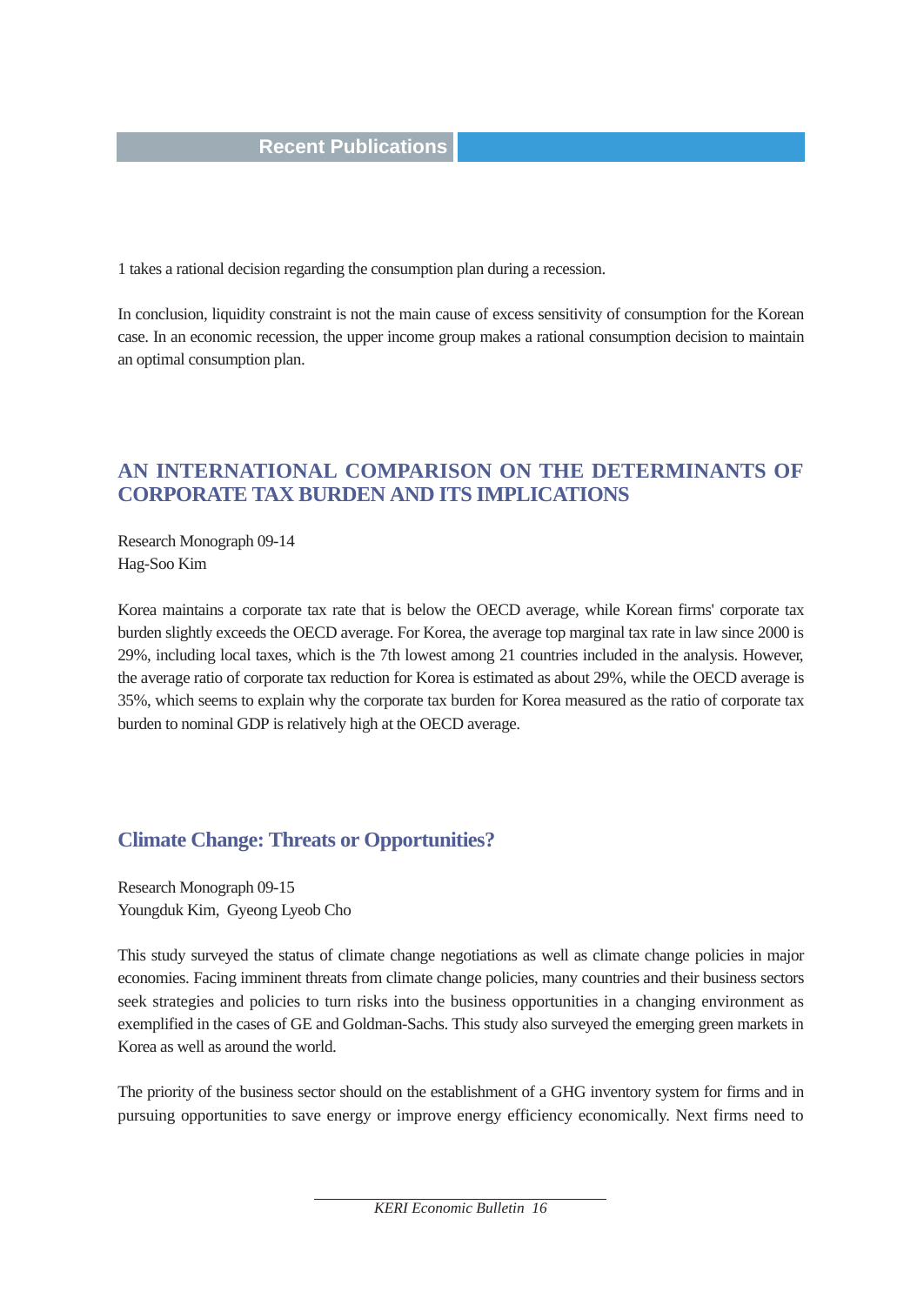investigate business opportunities in green product markets and to develop business strategies to enter those markets. The business sector as a unified body should involve itself in the climate change policy-making process in the public sector.

#### **An Empirical Study on the Effect of Internal Governance Mechanisms on Management Efficiency**

Research Monograph 09-16 Hyun Jong Kim

Using Korean listed-company data from 2001 to 2008, we examine how corporate internal governance mechanisms such as ownership control structure, board structure and foreign stockholders affect agency costs like management efficiency. Our results show that the increased ratio of outside directors on the board of directors that is required by regulation does not reduce agency costs. These results imply that the role of outside directors does not work as an internal governance mechanism, and so the regulation on the outside director ratio needs to be modified. On the other hand, empirical work shows that management efficiency is not affected by ownership structure. This means that increases in controlling-shareholder ownership and control right disparity does not reduce management efficiency.

## **Government Failure and The Global Financial Crisis**

Research Monograph 09-17 Yoong-Deok Jeon and Hag-Soo Kim

In this paper, the Austrian Business Cycle Theory (ABCT) is examined both theoretically and empirically. The ABCT in a nutshell asserts that a boom and bust cycle occurs as the government keeps the interest rate below the natural rate of interest by increasing money supply.

The ABCT and supporting empirical evidence point out that government failures are the cause of the economic crisis. It is also implied from the empirical results that the policies currently implemented will lead to another huge bust in the future.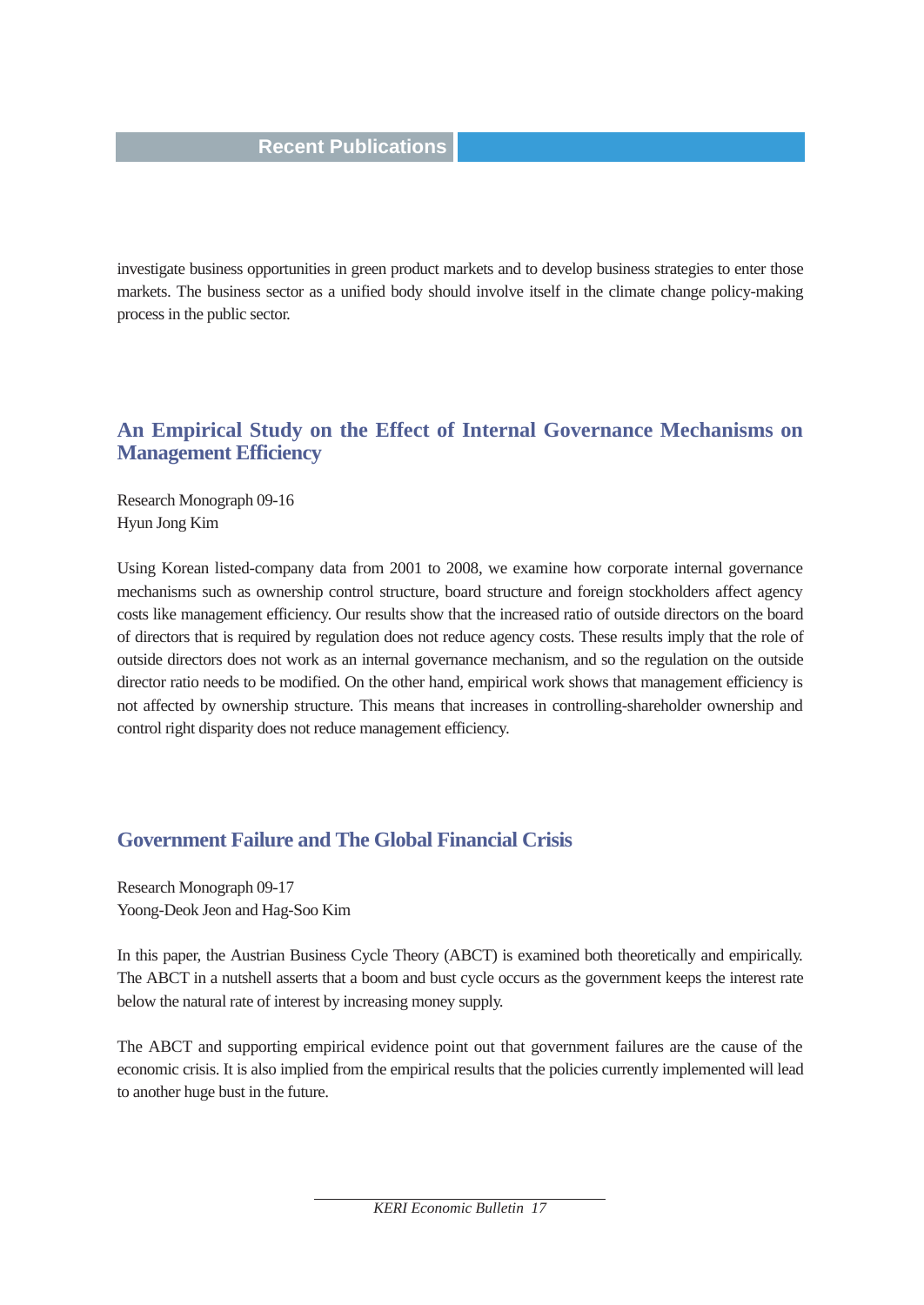#### **Trust and Economic Growth**

Research Monograph 09-18 Byoungki Lee

This study offers in-depth analyses on trust as a representative element of social capital in an effort to look into its economic role and its relevance to economic growth. Below is an overview of our research results so far.

First, this study finds statistically significant positive coefficients for trust. Second, how interest groups exemplified by Putnam group and Olson group have an effect on economic growth is examined, and the results suggest that economic growth is hampered by increasing economic participation of the Olson group. Third, according to the analysis of macroeconomic factors contributing to changes in trust, critical factors to enhancing social trust include rooting out corruption, improving the quality of government officials, establishing law and order, protecting property rights, and guaranteeing greater economic freedom. Fourth, the analysis of individual-level determinants of trust indicates that higher levels of social trust tend to be among people with conservative ideology, highly-educated individuals, and Protestants. Fifth, in contrast to that of Nordic countries, Korea's confidence in institutions remains relatively low and even deteriorating as time goes by.

## **An Analysis of Trade Patterns and Implications for Economic Integration in East Asia**

Research Monograph 09-19 Wongun Song

This study explores the reasons for the limited development of East Asian internal markets by analyzing the internal trade structures and patterns of trade in East Asia. The trends of national and regional proportions of trade in each country are derived and then several characteristics of internal trade in East Asia are identified. First, the proportion of internal trade in East Asia has increased considerably. Second, internal trade is becoming more dependent upon China but the role of Japan in East Asian internal trade is tapering off. Third, China°Øs dependence on internal trade, especially in terms of exports, has decreased recently.

The East Asian economy may be hit hard by the process of rebalancing global imbalances. Thus, in order to expand internal markets and market segmentation, internal trade should be highly liberalized to accelerate internal demand and market integration in East Asia.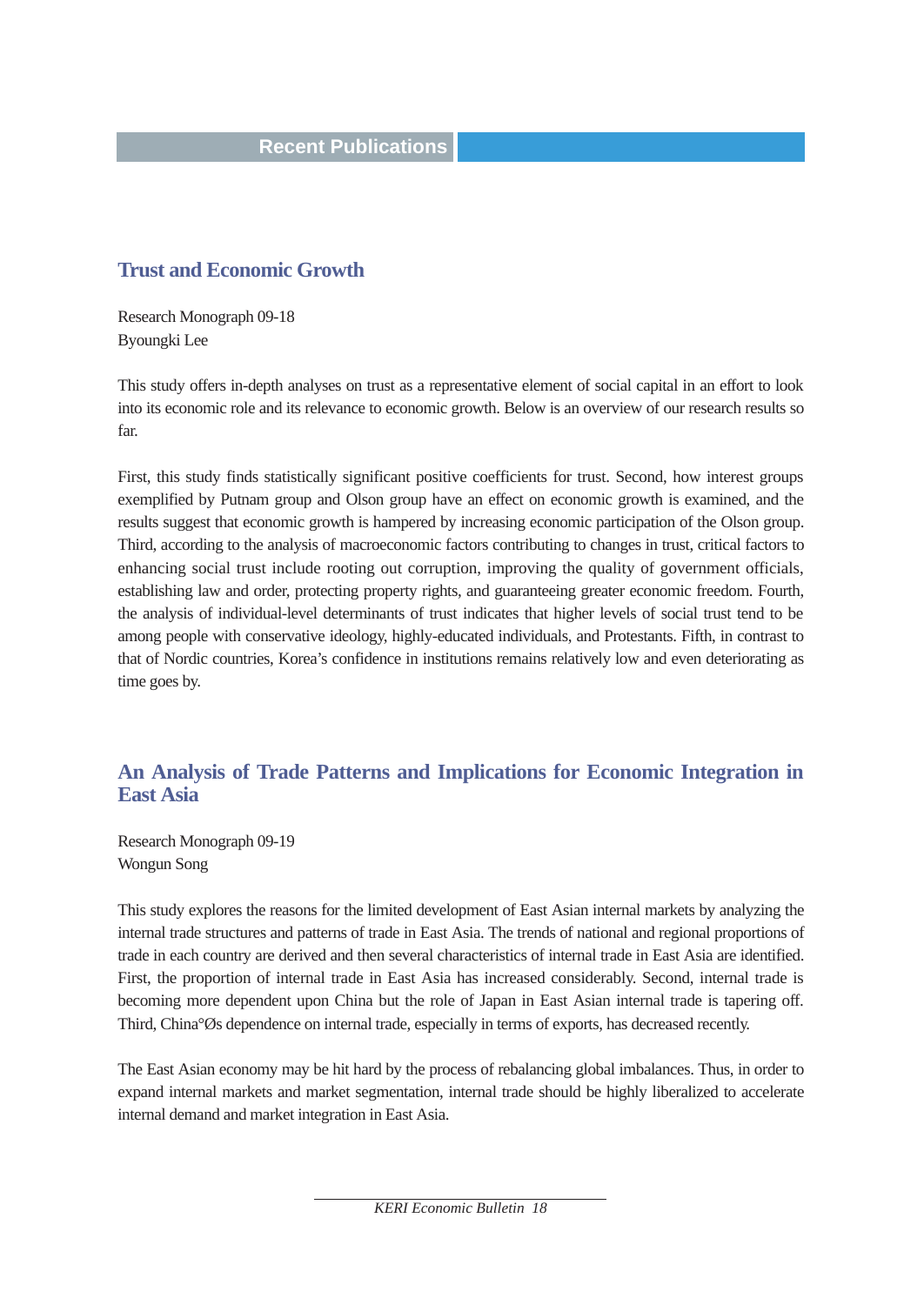#### **A Tale of Korea's Two Crises: Distinct Aftermaths of 1997 and 2008 Crises**

Research Monograph 09-20 Chan\_Guk Huh

Two economic crises that have visited the Korean economy have given rise to more pressing real-time challenges. What happens with respect to the growth trajectory in the post 2008 period is a point of great interest in this regard. In the wake of the 1997 crisis, both economists and policy makers took the view that the pre-crisis period growth trend was not sustainable and deceleration in growth was to be welcomed for a more stable profile of economic performance over time. Despite the distinctly lower growth profile since the late 1990s, Korea's economy ran into difficulties in 2003 due to a domestic cause (credit card burble and bust) and again in 2008 due to a truly large external shock. This suggests that the improvements in the soundness of the Korean economy might have been somewhat limited.

# **Analysis on Recent Trend of Polarization and Inequality: Approach Using Household Demographics**

Research Monograph 09-21 Youn Seol

This study examines whether polarization has become more serious using 1994-2007 household surveys of Korea based on a recently developed method for assessing polarization. While previous studies indicate that income polarization in Korea reached a serious level using labor income since the 1997 Asian financial crisis, this paper concludes that there is no evidence for increasing polarization of income. This result is robust for empirical analysis using disposable income, including that of those who are self-employed. On the contrary, polarization in consumption expenditure shows a decreasing trend. When households are classified according to the occupation of the household head and the line of business he or she is engaged in, there are no significant differences. However, high school graduates and college graduates have quite different outcomes, implying the existence of polarization in terms of education level. In addition, the polarization of education expenditure has deepened since 2001, calling attention to the need for policy measures to address this.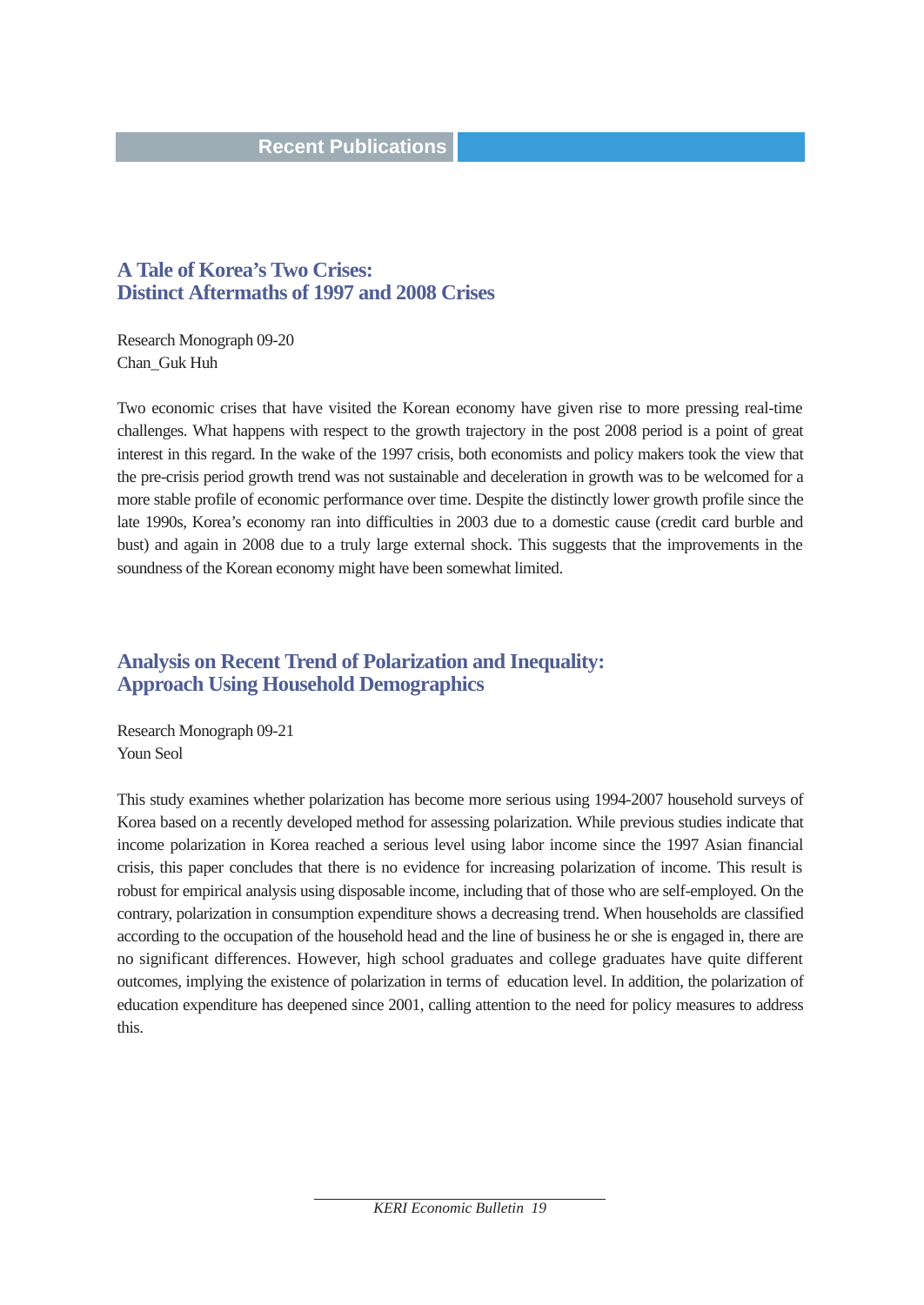## **Assessment and Implications of the National Target in Reducing Greenhouse Gases**

Research Monograph 10-01 Gyeong Lyeob Cho

This study empirically assesses the national target for reduced greenhouse gas emissions announced by the government. Since the actual amount of greenhouse gases that we need to curtail depends on how far the Korean economy has advanced, two types of scenarios, where the economy achieves low or high growth, are provided to assess the national reduction target. According to our research results, the average annual GDP losses during the period between 2020 and 2050 are projected at 2.76% and 3.35% respectively for the two cases. Therefore, it is recommended to set the 2020 reduction rate at 25%, five percentage points lower than the original national target, and to move to reduction rates higher than the national target by  $6\neg 10$  percentage points in 2050 (56~60%) based on cost-effectiveness.

# **The Impact of Labor "Flexicurity" Policy on Labor Market Performance in OECD Countries**

Research Monograph 10-02 Park Sung-Joon

In this study, the possibility of replicating the Dutch or Danish performance in the labor market is explored in the case of adopting such policy in 22 OECD countries. Our research results show that "flexicurity" policy is likely to bring significant benefits in the labor market, as illustrated by growth in the employment rate, decline in the unemployment rate, and some progress in alleviating poverty. Therefore, policies that promote labor "flexicurity" can have a far-reaching positive effective on labor-market performance, which is not limited to a few countries in Central or Northern Europe. Despite striking differences in inherent conditions, OECD countries can be expected to enjoy favorable outcomes from adopting the same policy as that of their Central or Northern European counterparts.